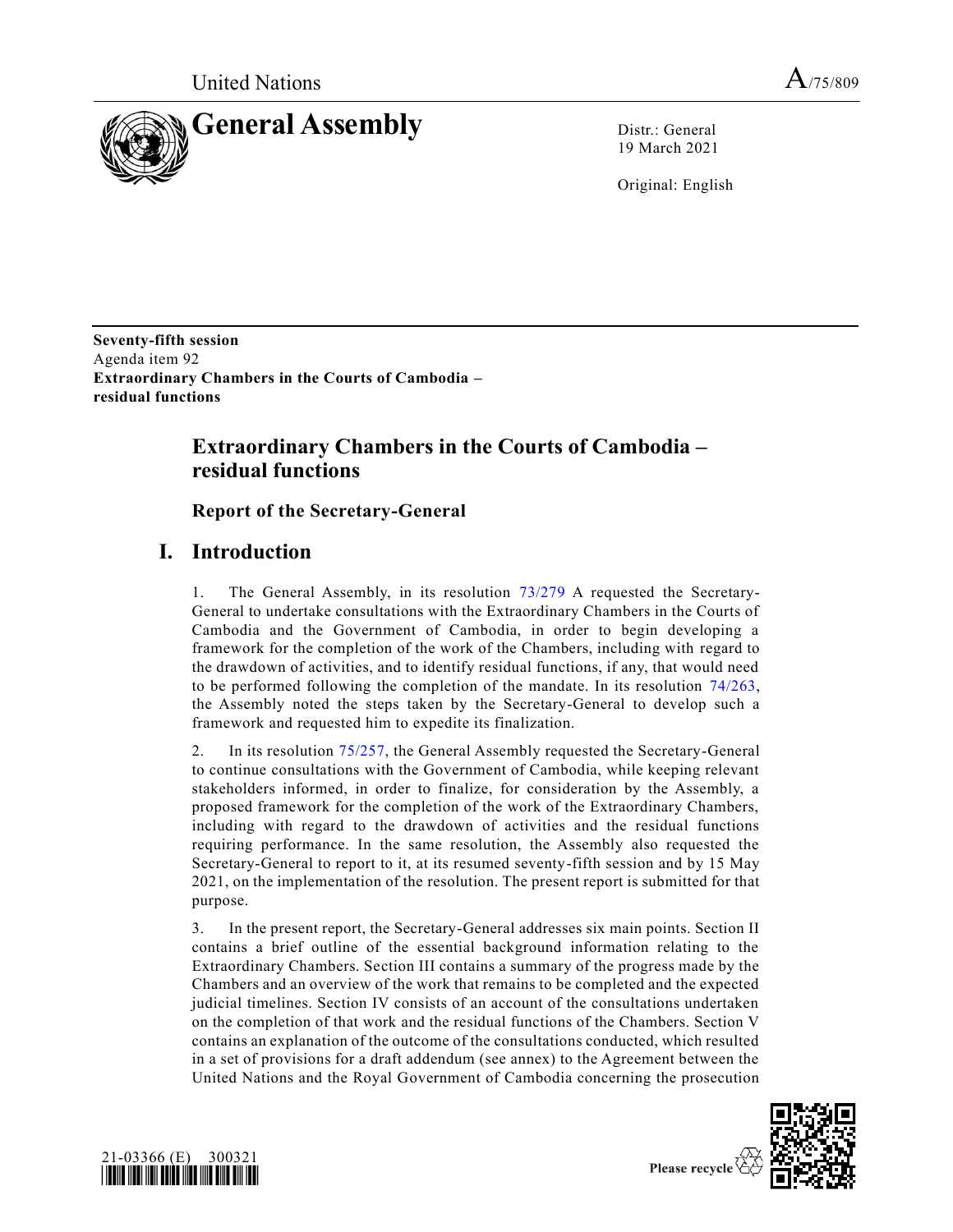under Cambodian law of crimes committed during the period of Democratic Kampuchea, signed in 2003. Section VI contains an overview of administrative arrangements. In section VII, the Secretary-General presents his recommendations as to the steps that would need to be taken for the addendum to be concluded between the United Nations and the Government of Cambodia on the basis of the draft addendum and for that addendum to enter into force.

# **II. Background**

### **A. Conclusion of the 2003 Agreement**

4. On 21 June 1997, the First and Second Prime Ministers of Cambodia sent a letter to the Secretary-General, in which they asked "for the assistance of the United Nations and the international community in bringing to justice those persons responsible for the genocide and crimes against humanity during the rule of the Khmer Rouge from 1975 to 1979" [\(A/51/930-S/1997/488,](https://undocs.org/en/A/51/930) annex).

5. In its resolution [52/135,](https://undocs.org/en/A/RES/52/135) the General Assembly, requested the Secretary-General to examine the request by the Cambodian authorities for assistance in responding to past serious violations of Cambodian and international law, including the possibility of the appointment, by the Secretary-General, of a group of experts to evaluate the existing evidence and propose further measures, as a means of bringing about national reconciliation, strengthening democracy and addressing the issue of individual accountability. The Group of Experts for Cambodia established pursuant to Assembly resolution [52/135](https://undocs.org/en/A/RES/52/135) was thus appointed to evaluate the existing evidence, with a view to determining the nature of the crimes committed by Khmer Rouge leaders in the period from 1975 to 1979; to assess the feasibility of their apprehension; and to explore legal options for bringing them to justice before an international or national jurisdiction (see [A/53/850-S/1999/231\)](https://undocs.org/en/A/53/850).

6. By a letter dated 17 June 1999, Prime Minister Hun Sen requested that the United Nations provide experts to assist Cambodia in drafting legislation that would provide for a special national Cambodian court to try Khmer Rouge leaders and that would provide for foreign judges and prosecutors to participate in its proceedings. In response to that request, negotiations with the Government of Cambodia were initiated with a view to reaching agreement on how such a court would have to be organized and how it would have to function, if the United Nations were to provide or arrange assistance to help to establish it and help it to function. Following several stages of negotiations, the text of a draft agreement was developed and provided in the annex to the 2003 report of the Secretary-General on Khmer Rouge trials [\(A/57/769\)](https://undocs.org/en/A/57/769). By its resolution [57/228](https://undocs.org/en/A/RES/57/228b) B, the General Assembly approved the draft agreement between the United Nations and the Government of Cambodia, annexed thereto.

7. The Agreement between the United Nations and the Royal Government of Cambodia concerning the prosecution under Cambodian law of crimes committed during the period of Democratic Kampuchea was signed in Phnom Penh on 6 June 2003 and entered into force on 29 April 2005, in accordance with its article 32. The Extraordinary Chambers began operations in February 2006 and became fully operational in June 2007.

### **B. Nature and structure of the Extraordinary Chambers**

8. The Extraordinary Chambers were established in the existing court structure of Cambodia through the promulgation of the Law on the Establishment of the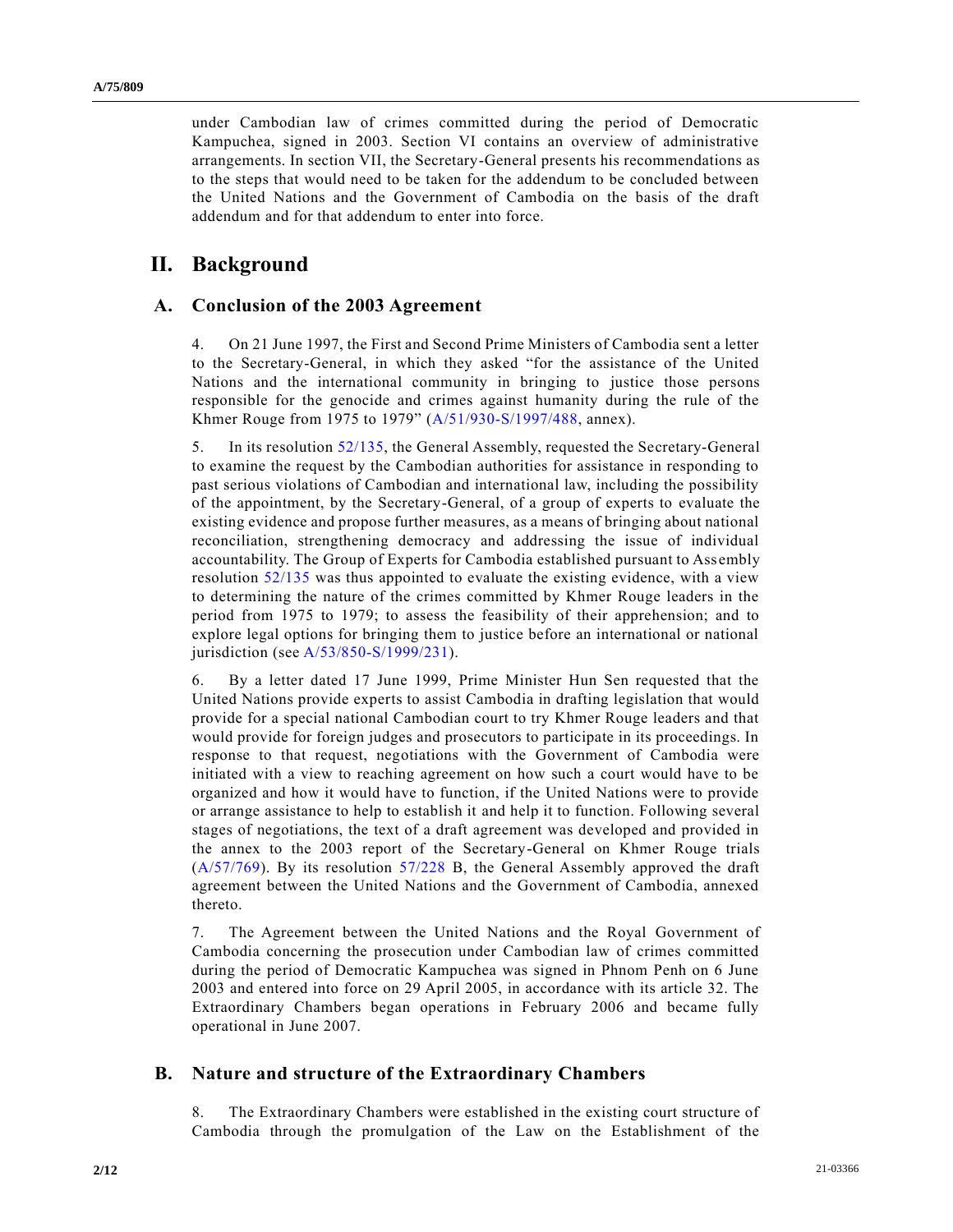Extraordinary Chambers in the Courts of Cambodia for the Prosecution of Crimes Committed during the Period of Democratic Kampuchea. The Chambers are made up of national and international components and include the co-investigating judges; the co-prosecutors; three chambers, namely, the Pre-Trial Chamber, the Trial Chamber and the Supreme Court Chamber; and the Office of Administration.

9. There are two co-investigating judges: one Cambodian co-investigating judge and one international co-investigating judge. There are two co-prosecutors: one Cambodian co-prosecutor and one international co-prosecutor. The Pre-Trial Chamber and the Trial Chamber are both composed of three Cambodian judges and two international judges. The Supreme Court Chamber is composed of four Cambodian judges and three international judges. The Office of Administration has a Cambodian director and an international deputy director.

## **C. Jurisdiction of the Extraordinary Chambers**

10. In accordance with article 2 of the 2003 Agreement, the Extraordinary Chambers have subject-matter jurisdiction over crimes set forth in the Law on the Establishment of the Chambers. Those include the following crimes under international law: genocide, crimes against humanity and grave breaches of the Geneva Conventions of 12 August 1949. They also include the following crimes under Cambodian law: homicide, torture and religious persecution. In addition, they include the following violations of international conventions recognized by Cambodia: the destruction of cultural property during armed conflict in circumstances prohibited under the Convention for the Protection of Cultural Property in the Event of Armed Conflict of 1954 and crimes against internationally protected persons in circumstances prohibited under the Vienna Convention on Diplomatic Relations of 1961.

11. The temporal jurisdiction of the Extraordinary Chambers is limited to crimes committed during the period from 17 April 1975 to 6 January 1979, pursuant to article 1 of the 2003 Agreement. The personal jurisdiction of the Chambers is limited to crimes committed by senior leaders of Democratic Kampuchea and those who were most responsible for the crimes falling within the subject-matter and temporal jurisdictions of the Chambers.

### **D. Procedural law**

12. Under article 12 of the 2003 Agreement, the Extraordinary Chambers are to apply Cambodian procedural law, except where there is a gap in such law or where there is an uncertainty or an inconsistency with international standards. The Chambers exercise their jurisdiction in accordance with international standards of justice, fairness and due process of law, as set out in articles 14 and 15 of the International Covenant on Civil and Political Rights of 1966, to which Cambodia is a party.

### **E. Financing structure**

13. Under the 2003 Agreement, the United Nations is responsible for financing the costs of the international component of the Extraordinary Chambers, and the Government is responsible for defraying the costs of the national component.

14. In paragraph 74 of his report of 2003, the Secretary-General advised that an operation of the nature of the Extraordinary Chambers, mandated by Member States, would constitute an expense of the Organization under Article 17 of the Charter of the United Nations and should be financed from assessed contributions, given that a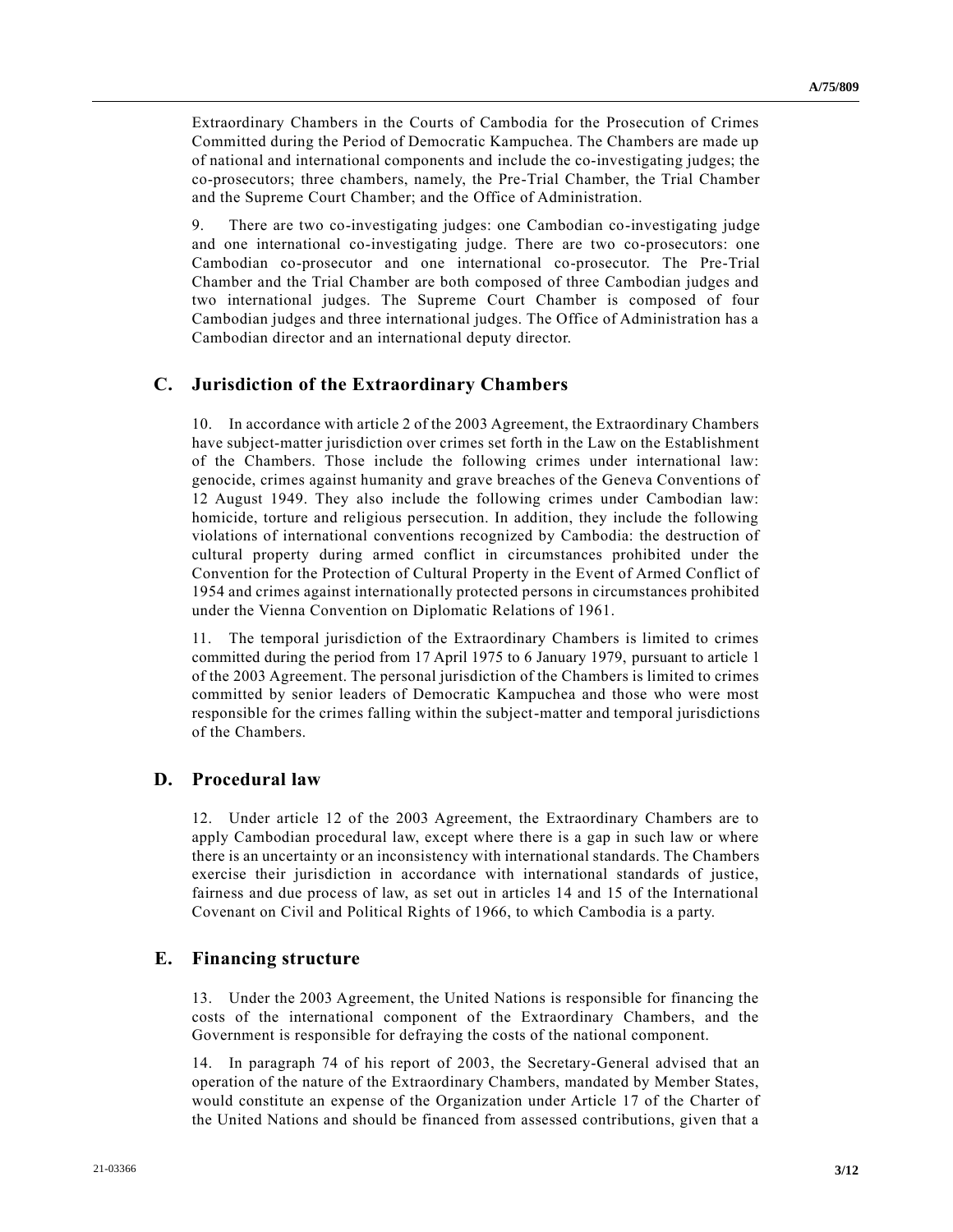financial mechanism based on voluntary contributions would not provide the assured and continuous source of funding that would be needed to set up the Chambers, nor would it provide a secure basis for the conduct of investigations, prosecutions and trials.

15. In its resolution [57/228](https://undocs.org/en/A/RES/57/228b) B, the General Assembly decided that the expenses of the Extraordinary Chambers to be defrayed by the United Nations should be borne by voluntary contributions from the international community. Historically, funding for the international component of the Chambers has been raised from a limited number of Member States each year. In recent years, the Secretary-General also had to resort to the extraordinary measure of seeking a subvention of the United Nations to supplement the voluntary financial resources raised.<sup>1</sup>

## **III. Progress made in the proceedings**

16. Since their establishment, the Extraordinary Chambers have made substantial progress towards fulfilling their mandate. Over the years of operation of the Chambers, almost 250,000 people have attended public hearings in person and more than 70,000 have followed proceedings remotely in villages around Cambodia. Furthermore, over 300 individuals have given evidence before the Chambers in the proceedings before them, and applications have been received from more than 6,500 civil party applicants (62 per cent female and 38 per cent male) in the various cases. Through their work, the Chambers are establishing a judicial record on the Khmer Rouge period for the Cambodian people and the international community.

### **A. Case 001: Kaing Guek Eav, alias "Duch"**

17. Case 001 against Kaing Guek Eav, alias "Duch", was the first case tried before the Extraordinary Chambers. The sole accused, Kaing Guek Eav, was the former Chairman of the Khmer Rouge S-21 security centre in Phnom Penh. On 3 February 2012, the Supreme Court Chamber rendered its decision on appeals against the Trial Chamber's decision to sentence Kaing Guek Eav to 35 years in prison, quashing that sentence and increasing it to life imprisonment. Kaing Guek Eav was found guilty of crimes against humanity of persecution, extermination (encompassing murder), enslavement, imprisonment, torture and other inhumane acts and of grave breaches of the Geneva Conventions of 1949. Kaing Guek Eav died on 2 September 2020.

### **B. Case 002: Nuon Chea, Ieng Sary, Khieu Samphan and Ieng Thirith**

18. In case 002, the former Chair of the Democratic Kampuchea People's Representative Assembly and Deputy Secretary of the Communist Party of Kampuchea, Nuon Chea, the former Deputy Prime Minister for Foreign Affairs of Democratic Kampuchea, Ieng Sary, the former Head of State of Democratic Kampuchea, Khieu Samphan, and the former Minister for Social Affairs of Democratic Kampuchea, Ieng Thirith, were indicted for crimes against humanity, grave breaches of the Geneva Conventions of 1949 and genocide against the Cham and Vietnamese minorities. Ieng Sary and Ieng Thirith died on 14 March 2013 and 22 August 2015, respectively, and proceedings against them were therefore terminated.

19. Case 002 was severed into two trials. The first trial, case 002/01, was focused on alleged crimes against humanity relating to the forced movement of the population

**\_\_\_\_\_\_\_\_\_\_\_\_\_\_\_\_\_\_**

<sup>1</sup> Se[e A/68/532,](https://undocs.org/en/A/68/532) [A/69/536,](https://undocs.org/en/A/69/536) [A/70/403,](https://undocs.org/en/A/70/403) [A/71/338,](https://undocs.org/en/A/71/338) [A/72/341,](https://undocs.org/en/A/72/341) [A/73/331,](https://undocs.org/en/A/73/331) [A/74/359](https://undocs.org/en/A/74/359) and [A/75/242.](https://undocs.org/en/A/75/242)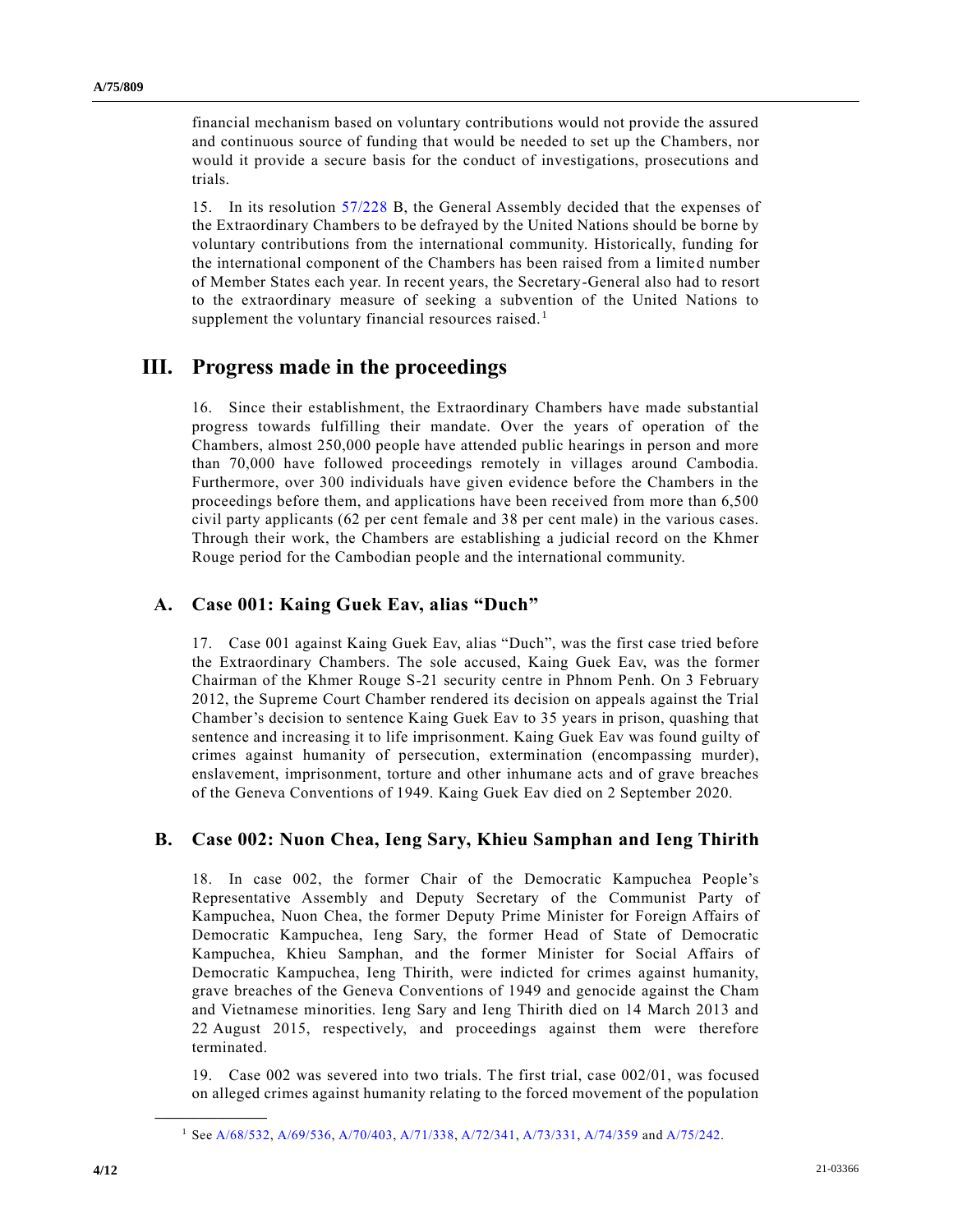from Phnom Penh and later from other regions and the alleged execution of former Khmer Republic soldiers at Tuol Po Chrey. On 23 November 2016, the Supreme Court Chamber rendered its judgment on the appeals, confirming the convictions for the crimes against humanity of murder, persecution on political grounds and other inhumane acts and upholding the sentence of life imprisonment imposed on both Nuon Chea and Khieu Samphan.

20. The second trial, case 002/02, was focused on additional charges against Nuon Chea and Khieu Samphan related to the genocide against the Cham and Vietnamese minorities, forced marriage and rape, the treatment of Buddhists and the targeting of former Khmer Republic officials, as well as alleged crimes against humanity and grave breaches of the Geneva Conventions of 1949 committed at four security centres, three worksites and a group of work cooperatives. On 16 November 2018, the Trial Chamber pronounced its judgment in case 002/02, together with a summary of its findings, and issued its reasoned judgment on 28 March 2019. In the judgment, both accused were found guilty of crimes against humanity, grave breaches of the 1949 Geneva Conventions and genocide against the Vietnamese ethnic, national and racial group, while Nuon Chea was also found guilty of genocide against the Cham ethnic and religious group. Both accused were sentenced to life imprisonment. Following Nuon Chea's death on 4 August 2019, the Supreme Court Chamber terminated the appellate proceedings against him and subsequently confirmed that no further proceedings were possible in the case against him. Appellate proceedings continue in case 002/02 against Khieu Samphan only. The Supreme Court Chamber is expected to render its judgment in case 002/02 by the fourth quarter of 2022.

## **C. Cases 003 and 004: Meas Muth, Im Chaem, Ao An and Yim Tith**

21. In case 003, the former Commander of Division 164,<sup>2</sup> Meas Muth, was charged by the international co-investigating judge in March 2015, and additional charges were laid against him in December 2015. In case 004, the former Preah Net Preah District Secretary and a member of the Sector 5 Committee, Im Chaem, and the former Sector 41 Secretary, Ao An, were formally charged by the international co-investigating judge in March 2015. Additional charges against Ao An were announced in March 2016. The former Secretary of Sectors 1, 3, 4 and 13, Yim Tith, the last suspect in case 004, was charged by the international co-investigating judge in December 2015. Case 004 has been severed into three cases, one for each person charged, to guarantee the right of the persons charged to be informed of the decision on the charges brought against them without undue delay.

22. On 10 July 2017, the co-investigating judges issued a reasoned closing order for the dismissal of case 004/01 against Im Chaem, finding that she was not subject to the personal jurisdiction of the Extraordinary Chambers. The international co-prosecutor filed an appeal against the dismissal. On 28 June 2018, the Pre-Trial Chamber disposed of the appeal, confirming the dismissal decision of the co-investigating judges and concluding the judicial proceedings relating to Im Chaem.

23. In cases 003, 004 and 004/02, the co-investigating judges issued separate closing orders. Although the international co-investigating judge indicted the three accused (Meas Muth and Yim Tith for genocide, crimes against humanity, war crimes and domestic crimes and Ao An for genocide, crimes against humanity and domestic crimes), the national co-investigating judge dismissed all three cases for lack of

**\_\_\_\_\_\_\_\_\_\_\_\_\_\_\_\_\_\_**

<sup>&</sup>lt;sup>2</sup> The title "Secretary of Division 164" is also used in relevant documents of the Extraordinary Chambers; see for example, Order Dismissing the Case against Meas Muth (Case No. 003/07-09- 2009/ECCC/OCIJ, document D266).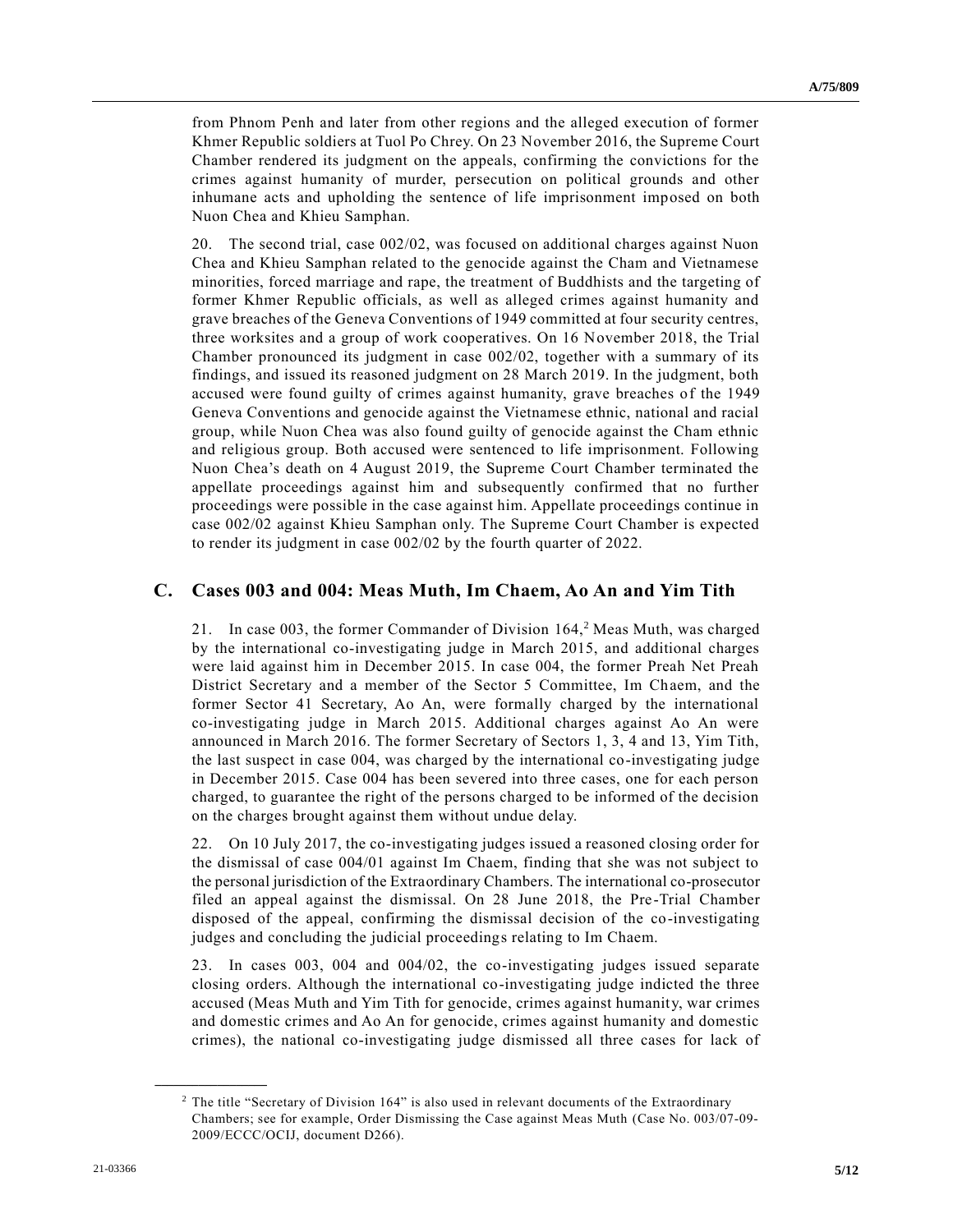personal jurisdiction. Submissions on appeal against the closing orders were filed in all three cases.

24. On 19 December 2019, the Pre-Trial Chamber issued its considerations on the appeals against the closing orders in case 004/02 against Ao An, unanimously declaring that the issuance of the two conflicting closing orders by the co-investigating judges was illegal and that the Chamber had not assembled an affirmative vote of at least four judges for a decision based on common reasoning on the merits. The national and international judges attached their respective opinions to the considerations. On 10 August 2020, the Supreme Court Chamber terminated the case against Ao An, holding that the unanimous finding by the Pre-Trial Chamber meant that neither closing order was valid. The co-investigating judges sealed and archived the case file on 14 August 2020, thus concluding the judicial proceedings in case 004/02.

25. The Pre-Trial Chamber is expected to render its judgments on the appeals against the closing orders in cases 003 and 004 by the first quarter of 2021.

## **IV. Consultations on the completion of work and residual functions**

26. In September 2018, the steering committee for the United Nations Assistance to the Khmer Rouge Trials wrote to the Secretary-General, requesting, inter alia, that the Secretariat, and specifically the Office of Legal Affairs, undertake consultations with the Extraordinary Chambers and the Government of Cambodia in order to begin developing a framework for the completion of the work of the Chambers and to identify residual functions, if any, that would need to be performed following the completion of the mandate of the Chambers. The committee also requested that a report in that regard be submitted to it by the end of June 2019.

27. In November 2018, the Under-Secretary-General for Legal Affairs, the United Nations Legal Counsel, travelled to Cambodia for the delivery of the trial judgment in case 002/02 and to initiate discussions with the Deputy Prime Minister of Cambodia, Bin Chhin, regarding the framework for consultations on the completion of the work of the Extraordinary Chambers and the identification of potential residual functions. The Legal Counsel and Mr. Bin designated focal points for continued consultations.

28. Subsequently, on 22 December 2018, in its resolution [73/279,](https://undocs.org/en/A/RES/73/279) the General Assembly requested the Secretary-General to undertake consultations with the Extraordinary Chambers and the Government of Cambodia, in order to begin developing a framework for the completion of the work of the Chambers, including with regard to the drawdown of activities, and to identify residual functions, if any, that would need to be performed following the completion of the mandate. Accordingly, and in view of the request from the steering committee, the representatives of the Office who had been designated United Nations focal points visited Phnom Penh from 4 to 8 February 2019, to undertake the consultations requested. Those representatives attended various meetings with representatives of the Government of Cambodia, as well as with the Coordinator of United Nations Assistance to the Khmer Rouge Trials, the international co-prosecutor, the international co-investigating judge, the international judges of the Pre-Trial Chamber, the Trial Chamber and the Supreme Court Chamber, the President of each of the three Chambers, the Chief of the Defence Support Section, the Chief of the Victims Support Section and members of the Public Affairs Section.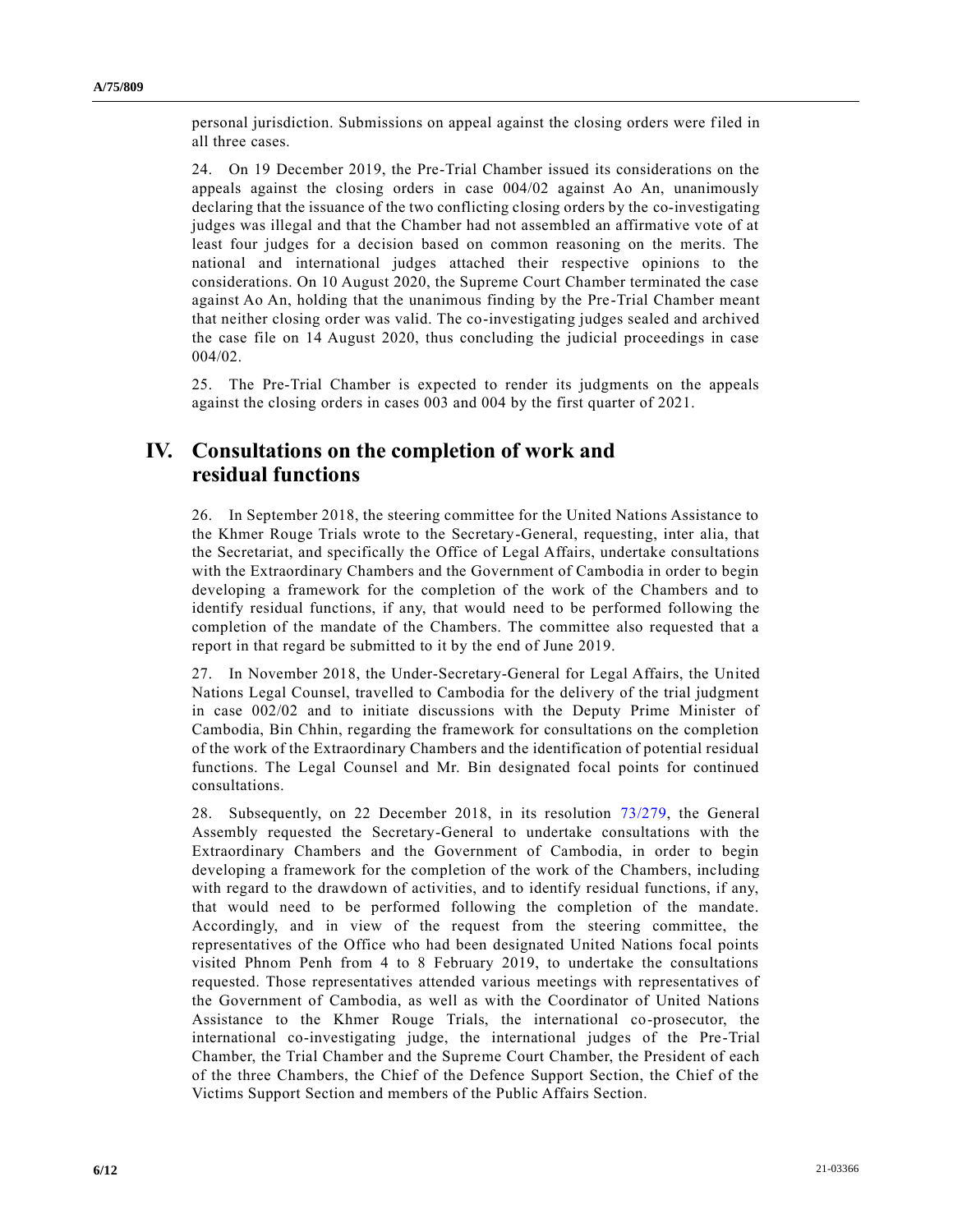29. On the basis of the consultations conducted, the Office of Legal Affairs provided its report to the steering committee on 28 June 2019.

30. In its resolution [74/263,](https://undocs.org/en/A/RES/74/263) the General Assembly noted the steps taken with regard to those consultations and requested the Secretary-General to expedite the finalization of the framework. Pursuant to that resolution, consultations with the Government of Cambodia continued.

31. Following the adoption of General Assembly resolution [75/257,](https://undocs.org/en/A/RES/75/257) the Secretary-General, through the designated focal points, continued consultations with the Government of Cambodia, while keeping relevant stakeholders informed, in order to finalize the framework for the completion of the work of the Extraordinary Chambers, including with regard to the drawdown of activities and the residual functions requiring performance. On that basis, a framework has now been finalized, in the format of an addendum to the 2003 Agreement. The Legal Counsel, as the representative of the Secretary-General, and Mr. Bin, as the representative of the Government of Cambodia, have initialled the draft addendum, indicating that it is the text that they have elaborated, in order to provide their respective authorities with a single and certain text for their review and consideration.

## **V. Draft addendum**

32. Concerning the framework for the performance of residual functions, the Government of Cambodia and the Secretary-General supported a residual entity that would retain international and national components. It became clear early in the consultations that the most efficient and practical way forward would be to incorporate the residual functions into the current framework and structure, rather than to attempt to establish a new entity. Those were the two main premises upon which the consultations proceeded and which are reflected in the draft addendum.

33. The draft addendum contains several preambular paragraphs and six articles. Article 1 covers transitional arrangements; article 2 covers the residual functions that may be required; article 3 concerns archives; article 4 contains the approval requirement for the addendum to be binding upon the parties; article 5 covers the application of the addendum within Cambodia; and article 6 concerns the entry into force of the addendum.

34. Under article 1 of the draft addendum, it is envisaged that, upon the completion of proceedings before any Chamber of the Extraordinary Chambers, all judges of that Chamber would be deinstalled. Following their deinstallation, the judges would be remunerated on a pro rata basis for any work performed and would work remotely except when required to be present in the Chambers at the request of the President of the Chamber.

35. Under article 2 of the draft addendum, it is envisaged that the Extraordinary Chambers would continue to carry out, for an initial period of three years, the following functions: review applications and conduct proceedings for the revision of final judgments; provide for the protection of victims and witnesses; sanction or refer to the appropriate authorities any wilful interference in the administration of justice or provision of false testimony; supervise the enforcement of sentences and monitor the treatment of convicted prisoners; maintain, preserve and manage the archives of the Chambers, including the declassification of documents and materials; respond to requests for access to documents; disseminate information to the public regarding the Chambers; and monitor the enforcement of reparations awarded to Civil Parties, as required. The performance of residual functions would begin upon the completion of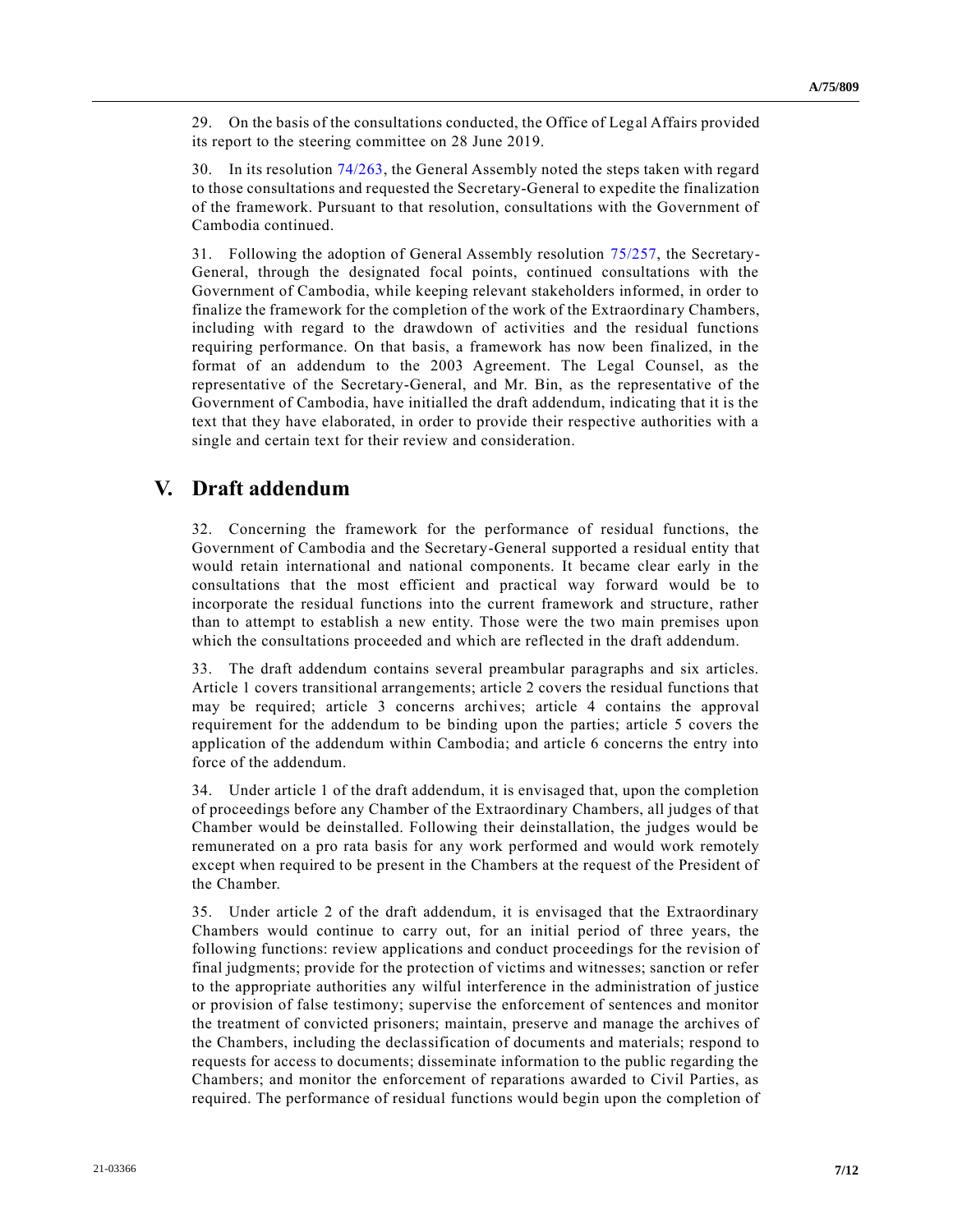proceedings under article 1 of the 2003 Agreement, including any appeals related thereto before the Supreme Court Chamber.

36. After the initial three-year period, the United Nations and the Government of Cambodia would review the progress of the residual functions and would determine whether the Extraordinary Chambers would continue to perform those functions, or some part thereof, and for how long.

37. Article 2 also provides that the judges, co-prosecutors, defence counsels and civil party lead co-lawyers would be remunerated on a pro rata basis when required to perform residual functions and that they would perform their work remotely, except when their functions require their attendance in person at the Extraordinary Chambers.

38. Under article 3 of the draft addendum, the parties would recognize that it is vital to ensure that the archives of the Extraordinary Chambers are preserved in accordance with international standards and that they are as broadly accessible as possible. As part of their residual functions and for the purpose of preserving and promoting their legacy, the Chambers would provide electronic access to, and printed copies of, the public archives to the public. Also under article 3, the parties would agree that they would each have a complete set of the archives of the Chambers, including all documents and materials. In particular, upon the completion of the proceedings under article 1 of the 2003 Agreement, the parties would each receive a complete set of the public archives; upon the completion of the residual functions under article 2 of the draft addendum, the parties would each receive any additional public documents and materials, as well as a complete set of classified documents and materials.

# **VI. Administrative arrangements**

39. The operations of the Extraordinary Chambers would involve a phased drawdown approach, influenced by the completion of work before them, as envisioned under the transitional arrangements. As the judicial work decreases, the staffing tables would be assessed accordingly, to ensure that only staff who are essential to perform the functions envisaged are retained at any given time. Once the proceedings set out in article 1 of the 2003 Agreement are completed, inc luding any appeals, the structure of the international and national components of the Chambers would continue to exist; however, it is anticipated that, operationally, they would do so on a significantly smaller scale and be staffed in a manner commensurate with their reduced functions.

### **A. Premises**

40. Pursuant to article 14 of the 2003 Agreement, it is the responsibility of the Government of Cambodia to provide, at its expense, premises for the co-investigating judges, the Prosecutors' Office, the Extraordinary Chambers, the Pre-Trial Chamber and the Office of Administration. It is anticipated that premises more commensurate with the operationally reduced size of the Chambers during their residual work may be required. The United Nations and the Government of Cambodia will conduct further consultations on possible future premises of the Chambers if the draft addendum is concluded between the United Nations and the Government of Cambodia.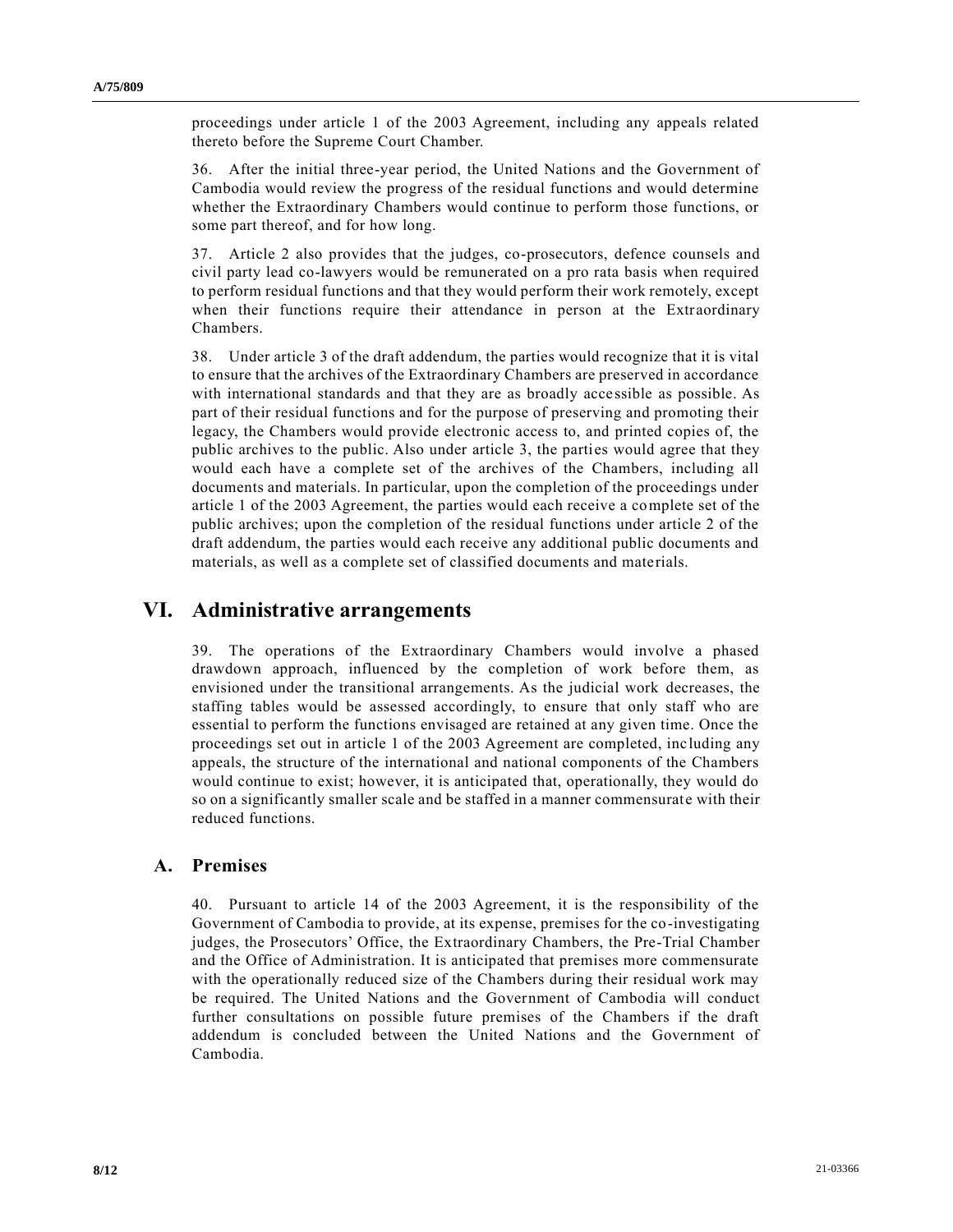## **B. Operating expenses**

41. Notwithstanding the fact that not all parameters are yet established, the funding requirement for each year of operation of the Extraordinary Chambers at the residual stage is currently estimated at \$2,995,000. It is estimated that the international component would require approximately \$1,974,500 per year and the national component approximately \$1,020,500. The international component would provide for 11 posts in management and judicial support, while the national component would provide for 22 posts. Posts in management would include administrative officers, financial and information technology specialists, and posts in connection with judicial support would include specialists in archives, outreach activities and the protection of victims and witnesses. It is estimated that the required financial resources related to personnel of the international component would amount to approximately \$1,200,000. The United Nations would continue to be responsible for defraying the costs already foreseen under the 2003 Agreement, including with regard to salaries and emoluments for the international component.

# **VII. Recommendation**

42. In article 4 of the draft addendum, it is stipulated that, to be binding on the parties, the addendum must be approved by the General Assembly and ratified by Cambodia. **The Secretary-General thus recommends that the Assembly approve the draft addendum contained in the annex to the present report.** In the event that the Assembly approves that draft, the Secretary-General would then sign the addendum on behalf of the United Nations.

43. Article 6 of the draft addendum provides that the addendum would enter into force once both parties had notified each other in writing that the legal requirements for the entry into force had been complied with.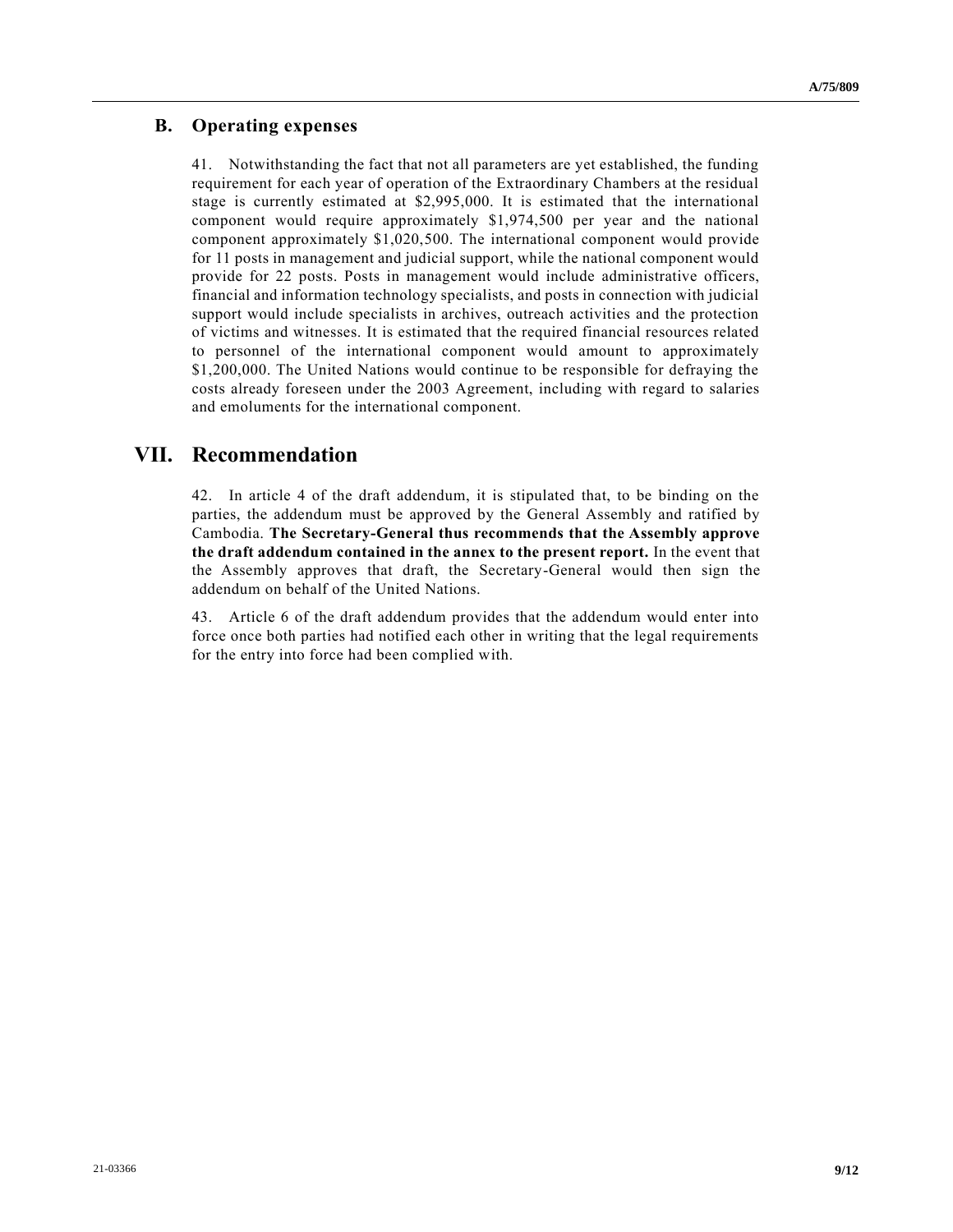**Annex**

# **Draft Addendum to the Agreement**

## **between the United Nations and the Royal Government of Cambodia concerning the prosecution under Cambodian law of crimes committed during the period of Democratic Kampuchea**

**on**

## **the Transitional Arrangements and the Completion of Work of the Extraordinary Chambers**

Recalling the Agreement between the United Nations and the Royal Government of Cambodia concerning the prosecution under Cambodian law of crimes committed during the period of Democratic Kampuchea, done on 6 June 2003 at Phnom Penh (hereinafter the "Agreement");

Whereas the parties to the Agreement agree that upon the completion of all judicial proceedings under Article 1 of the Agreement, the Extraordinary Chambers will need to carry out a number of essential residual functions identified in this Addendum;

Whereas the parties to the Agreement are convinced that in view of the substantially reduced nature of the residual functions, the Extraordinary Chambers should be comprised of such number of staff that is commensurate with its reduced functions;

Whereas the parties to the Agreement have engaged in consultations on transitional arrangements for the completion of the work of the Extraordinary Chambers and on the performance of residual functions;

Now therefore the United Nations and the Royal Government of Cambodia have agreed as follows:

# **Article 1**

## **Transitional Arrangements**

Upon the completion of proceedings before any chamber of the Extraordinary Chambers, all judges of that Chamber shall be de-installed from the Extraordinary Chambers. Following their de-installation, the judges shall be remunerated on a pro-rata basis for any work performed, and they shall work remotely except when required to be present at the Extraordinary Chambers at the request of the President of the Chamber.

# **Article 2**

## **Residual Functions**

1. Upon the completion of the proceedings under Article 1 of the Agreement, including any appeals related thereto before the Supreme Court Chamber, the Extraordinary Chambers shall continue to carry out the following functions for an initial period of three years: review applications and conduct proceedings for revision of final judgments; provide for the protection of victims and witnesses; sanction or refer to the appropriate authorities any wilful interference with the administration of justice or provision of false testimony;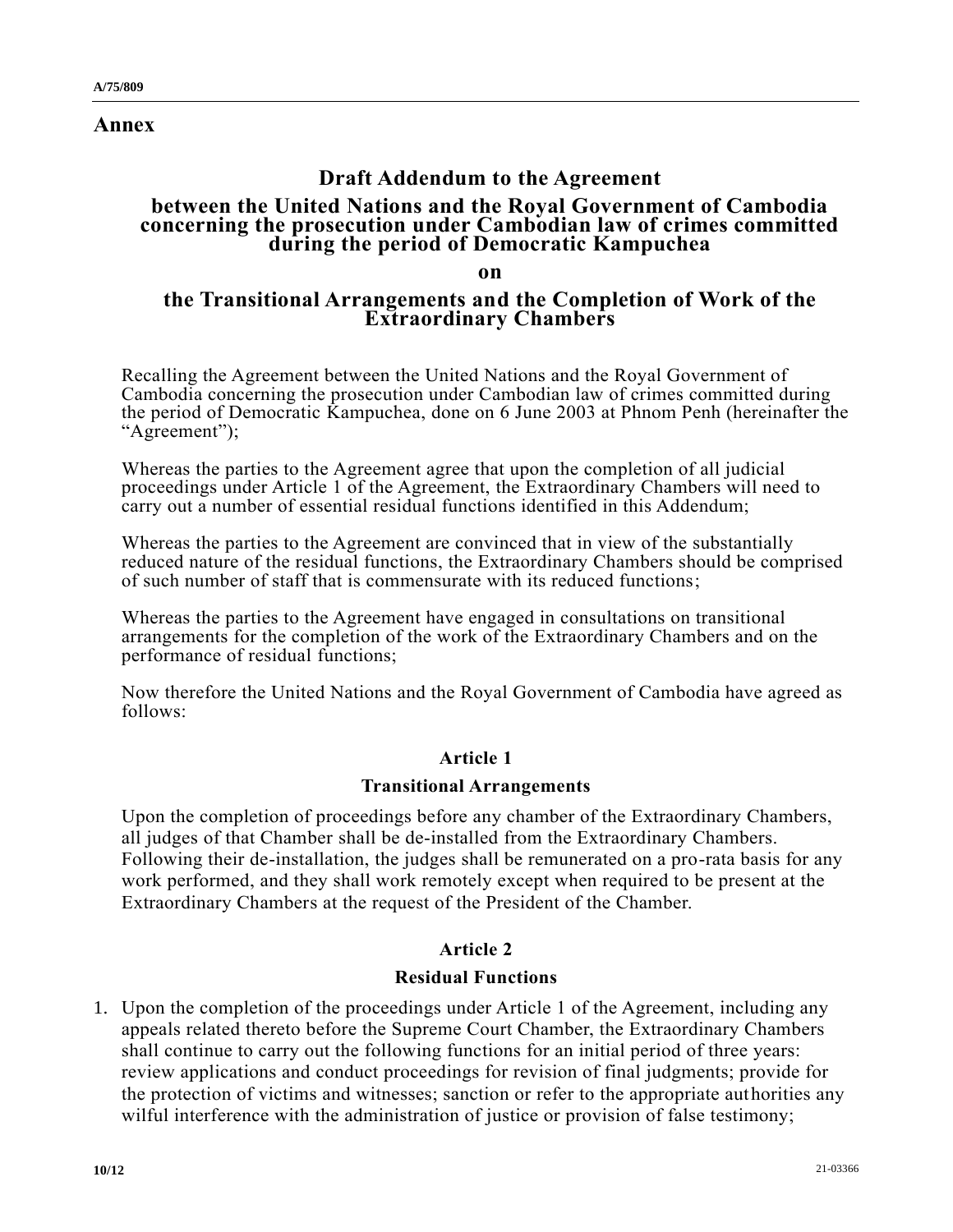supervise the enforcement of sentences as well as monitor the treatment of convicted prisoners; maintain, preserve and manage its archives, including the declassification of documents and materials; respond to requests for access to documents; disseminate information to the public regarding the Extraordinary Chambers; and monitor the enforcement of reparations awarded to Civil Parties, as required.

- 2. The United Nations and the Royal Government of Cambodia shall review the progress of these functions after the initial three-year period, following which the Extraordinary Chambers will continue to perform these functions, or some part thereof, for a further period to be determined between the parties.
- 3. An application for revision of final judgment may only be filed during the lifetime of the convicted person by the convicted person or the co-prosecutors.
- 4. If a convicted person is eligible for commutation of sentence, early release, or parole, the Royal Government of Cambodia shall notify the Extraordinary Chambers accordingly. There shall only be a commutation of sentence, early release, or parole if the Supreme Court Chamber so decides on the basis of the interests of justice and general principles of law.
- 5. Judges, co-prosecutors, defence counsels and Civil Party Lead Co-Lawyers shall be remunerated on a pro-rata basis when required to perform the functions identified in paragraph 1 of this article, and they shall work remotely except when their functions require their attendance in person at the Extraordinary Chambers. In the case of the judges, this would be at the request of the President of their respective chambers. Any judicial plenary sessions shall be conducted remotely and amendments of the Internal Rules shall be decided remotely by written procedure.
- 6. Upon the commencement of the functions identified in paragraph 1 of this article, the Secretary-General shall undertake to provide a list of nominees for international judges further to paragraph 5 of Article 3 of the Agreement to ensure that there are a sufficient number of international judges available to carry out the functions under paragraph 1 of this article should any appointed international judge be unavailable to serve when required. The Royal Government of Cambodia shall similarly ensure the availability of Cambodian judges should any appointed Cambodian judge be unavailable to serve when required.

# **Article 3**

## **Archives**

- 1. The United Nations and the Royal Government of Cambodia agree that it is vital to ensure that the archives of the Extraordinary Chambers are preserved in accordance with international standards and that they are as broadly accessible as possible.
- 2. For the purpose of preserving and promoting the legacy of the Extraordinary Chambers, as part of its residual functions, the Extraordinary Chambers shall provide electronic access to, and printed copies of, the public archives to the public.